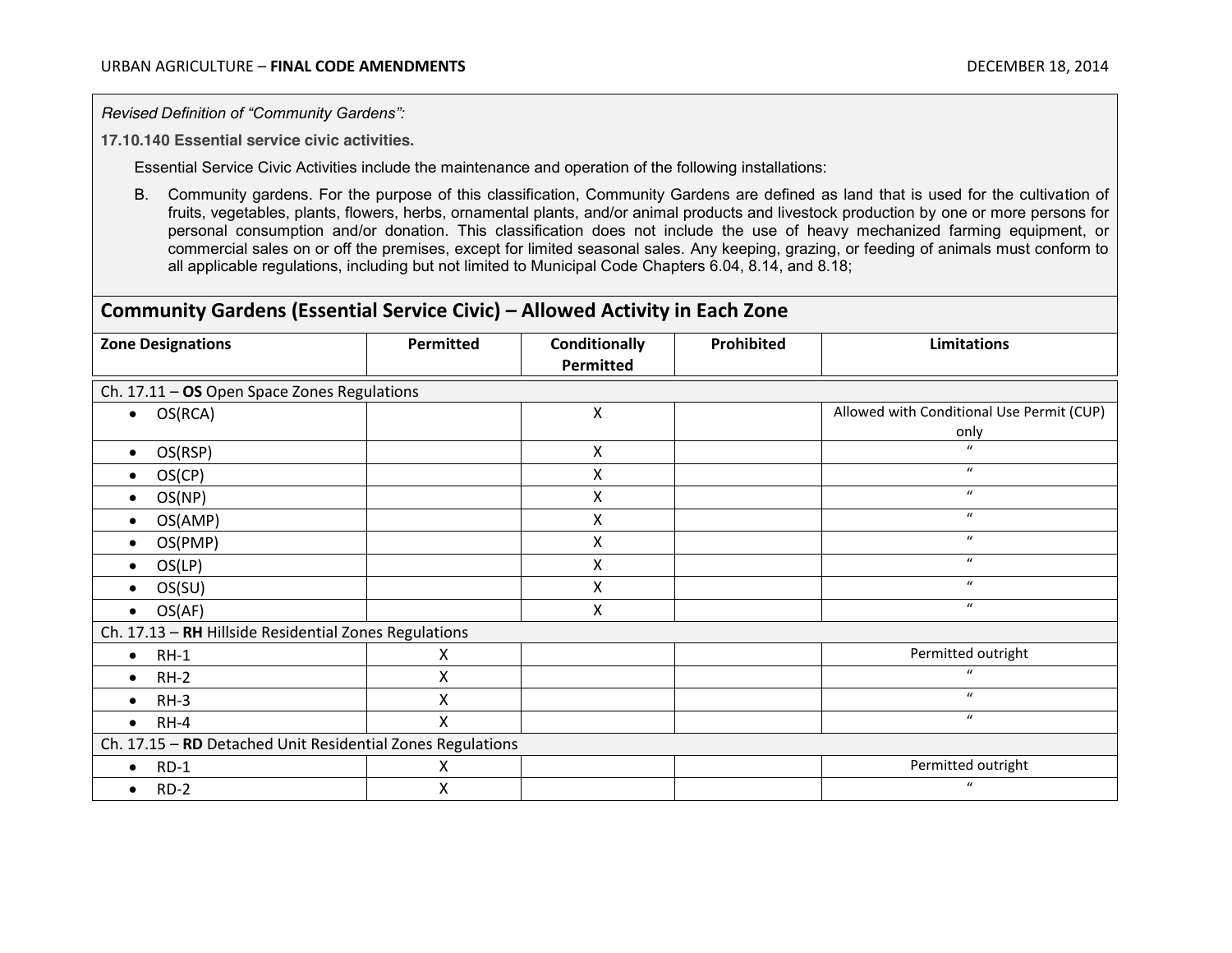÷.

| <b>Zone Designations</b>                                          | Permitted    | <b>Conditionally</b><br>Permitted | Prohibited | <b>Limitations</b>                                                                                                                                                                                                     |
|-------------------------------------------------------------------|--------------|-----------------------------------|------------|------------------------------------------------------------------------------------------------------------------------------------------------------------------------------------------------------------------------|
| Ch. 17.17 - RM Mixed Housing Type Residential Zones Regulations   |              |                                   |            |                                                                                                                                                                                                                        |
| $RM-1$<br>$\bullet$                                               | X            |                                   |            | Permitted outright                                                                                                                                                                                                     |
| $RM-2$<br>$\bullet$                                               | X            |                                   |            | $\mathbf{u}$                                                                                                                                                                                                           |
| $RM-3$<br>$\bullet$                                               | X            |                                   |            | $\boldsymbol{u}$                                                                                                                                                                                                       |
| $RM-4$<br>$\bullet$                                               | X            |                                   |            | $\boldsymbol{u}$                                                                                                                                                                                                       |
| Ch. 17.19 - RU Urban Residential Zones Regulations                |              |                                   |            |                                                                                                                                                                                                                        |
| $RU-1$<br>$\bullet$                                               | X            |                                   |            | Permitted outright                                                                                                                                                                                                     |
| $RU-2$<br>$\bullet$                                               | X            |                                   |            | $\boldsymbol{u}$                                                                                                                                                                                                       |
| $RU-3$<br>$\bullet$                                               | X            |                                   |            | $\boldsymbol{u}$                                                                                                                                                                                                       |
| $RU-4$<br>$\bullet$                                               | X            |                                   |            | $\boldsymbol{u}$                                                                                                                                                                                                       |
| $RU-5$<br>$\bullet$                                               | X            |                                   |            | $\boldsymbol{u}$                                                                                                                                                                                                       |
| Ch. 17.30 - R-80 High-Rise Apartment Residential Zone Regulations |              |                                   |            |                                                                                                                                                                                                                        |
| R-80<br>$\bullet$                                                 | X            |                                   |            | Permitted outright                                                                                                                                                                                                     |
| Ch. 17.33 - CN Neighborhood Center Commercial Zones Regulations   |              |                                   |            |                                                                                                                                                                                                                        |
| $CN-1$<br>$\bullet$                                               | Χ            |                                   |            | Permitted outright - except if it includes the<br>cultivation of any animals, animal products,<br>and/or livestock production, other than bee<br>keeping involving no more than three (3)<br>hives - then CUP required |
| $CN-2$                                                            | X            |                                   |            |                                                                                                                                                                                                                        |
| $CN-3$<br>$\bullet$                                               | X            |                                   |            | $\boldsymbol{u}$                                                                                                                                                                                                       |
| $CN-4$<br>$\bullet$                                               | $\mathsf{x}$ |                                   |            | $\mathbf{u}$                                                                                                                                                                                                           |
| Ch. 17.35 - CC Community Commercial Zones Regulations             |              |                                   |            |                                                                                                                                                                                                                        |
| $CC-1$<br>$\bullet$                                               | X            |                                   |            | Permitted outright                                                                                                                                                                                                     |
| $CC-2$                                                            | X            |                                   |            | $\boldsymbol{u}$                                                                                                                                                                                                       |
| $CC-3$<br>$\bullet$                                               | X            |                                   |            | $\boldsymbol{u}$                                                                                                                                                                                                       |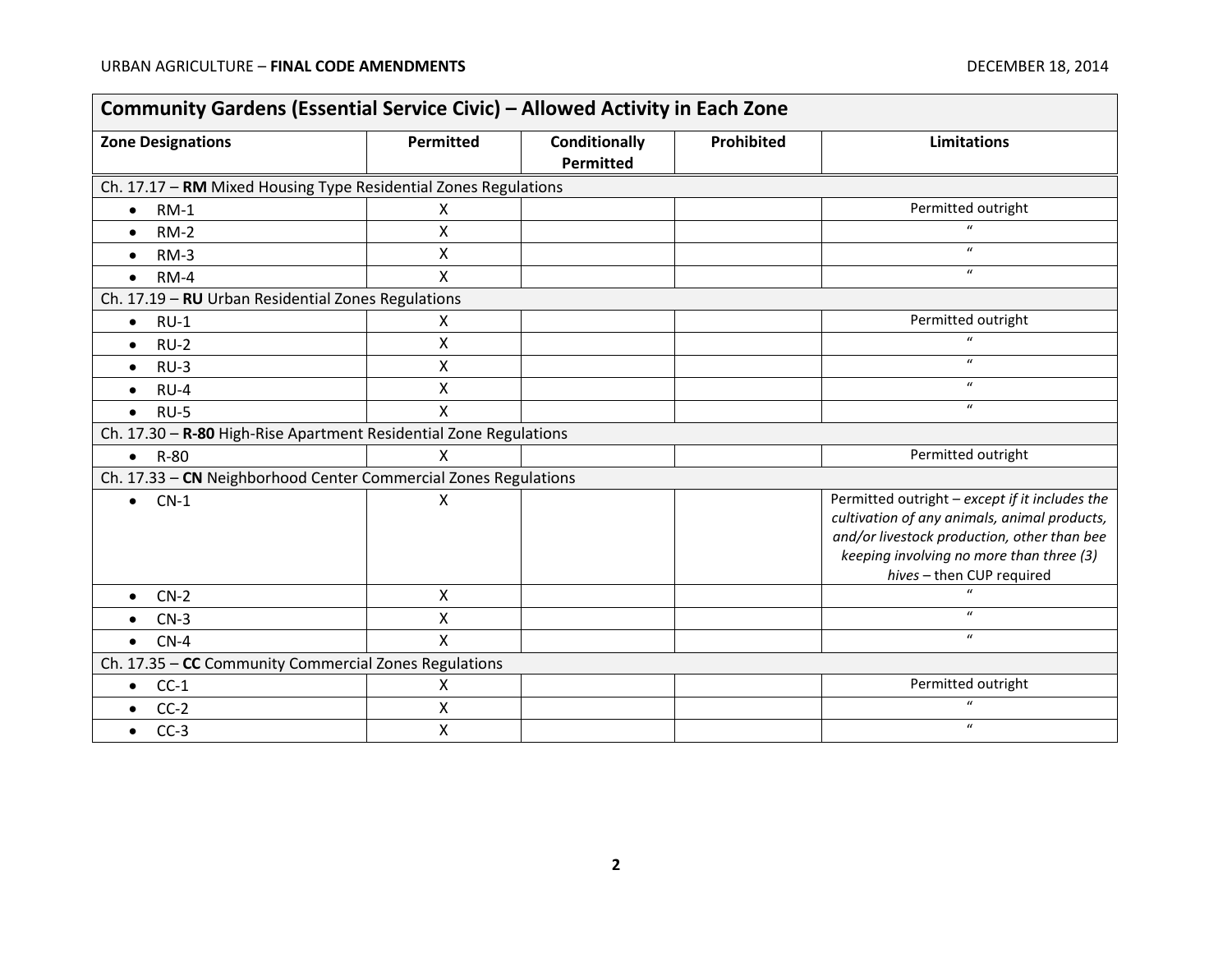F

| <b>Zone Designations</b>                                              | Permitted               | <b>Conditionally</b> | Prohibited | <b>Limitations</b>                                                    |
|-----------------------------------------------------------------------|-------------------------|----------------------|------------|-----------------------------------------------------------------------|
|                                                                       |                         | <b>Permitted</b>     |            |                                                                       |
| Ch. 17.37 - CR Regional Commercial Zone Regulations                   |                         |                      |            |                                                                       |
| $\bullet$ CR-1                                                        | X                       |                      |            | Permitted outright                                                    |
| Ch. 17.54 - C-40 Community Thoroughfare Commercial Zone Regulations   |                         |                      |            |                                                                       |
| $C-40$<br>$\bullet$                                                   | X                       |                      |            | Permitted outright                                                    |
| Ch. 17.56 - C-45 Community Shopping Commercial Zone Regulations       |                         |                      |            |                                                                       |
| $\bullet$ C-45                                                        | $\mathsf{X}$            |                      |            | Permitted outright                                                    |
| Ch. 17.58 - CBD Central Business District Zones Regulations           |                         |                      |            |                                                                       |
| CBD-R<br>$\bullet$                                                    | X                       |                      |            | Permitted outright - except if it includes the                        |
|                                                                       |                         |                      |            | cultivation of any animals, animal products,                          |
|                                                                       |                         |                      |            | and/or livestock production, other than bee                           |
|                                                                       |                         |                      |            | keeping involving no more than three (3)<br>hives - then CUP required |
| CBD-P                                                                 | X                       |                      |            |                                                                       |
| CBD-C<br>$\bullet$                                                    | $\pmb{\times}$          |                      |            | $\boldsymbol{\mathcal{U}}$                                            |
| CBD-X<br>$\bullet$                                                    | $\overline{\mathsf{X}}$ |                      |            | $\boldsymbol{\mathcal{U}}$                                            |
| Ch. 17.65 - HBX Housing and Business Mix Commercial Zones Regulations |                         |                      |            |                                                                       |
| $HBX-1$                                                               | X                       |                      |            | Permitted outright - except if it includes the                        |
| $\bullet$                                                             |                         |                      |            | cultivation of any animals, animal products,                          |
|                                                                       |                         |                      |            | and/or livestock production, other than bee                           |
|                                                                       |                         |                      |            | keeping involving no more than three (3)                              |
|                                                                       |                         |                      |            | hives - then CUP required                                             |
| $HBX-2$<br>$\bullet$                                                  | X                       |                      |            |                                                                       |
| HBX-3                                                                 | $\pmb{\mathsf{X}}$      |                      |            | $\boldsymbol{u}$                                                      |
| $HBX-4$<br>$\bullet$                                                  | X                       |                      |            | $\boldsymbol{u}$                                                      |
| Ch. 17.72 - M-20, M-30, and M-40 Industrial Zones Regulations         |                         |                      |            |                                                                       |
| $M-20$<br>$\bullet$                                                   | X                       |                      |            | Permitted outright - except if it includes the                        |
|                                                                       |                         |                      |            | cultivation of any animals, animal products,                          |
|                                                                       |                         |                      |            | and/or livestock production, other than bee                           |
|                                                                       |                         |                      |            | keeping involving no more than three (3)                              |
|                                                                       |                         |                      |            | hives - then CUP required                                             |
| $M-30$                                                                | X                       |                      |            | Permitted outright                                                    |
| $M-40$                                                                | $\mathsf{x}$            |                      |            | Permitted outright                                                    |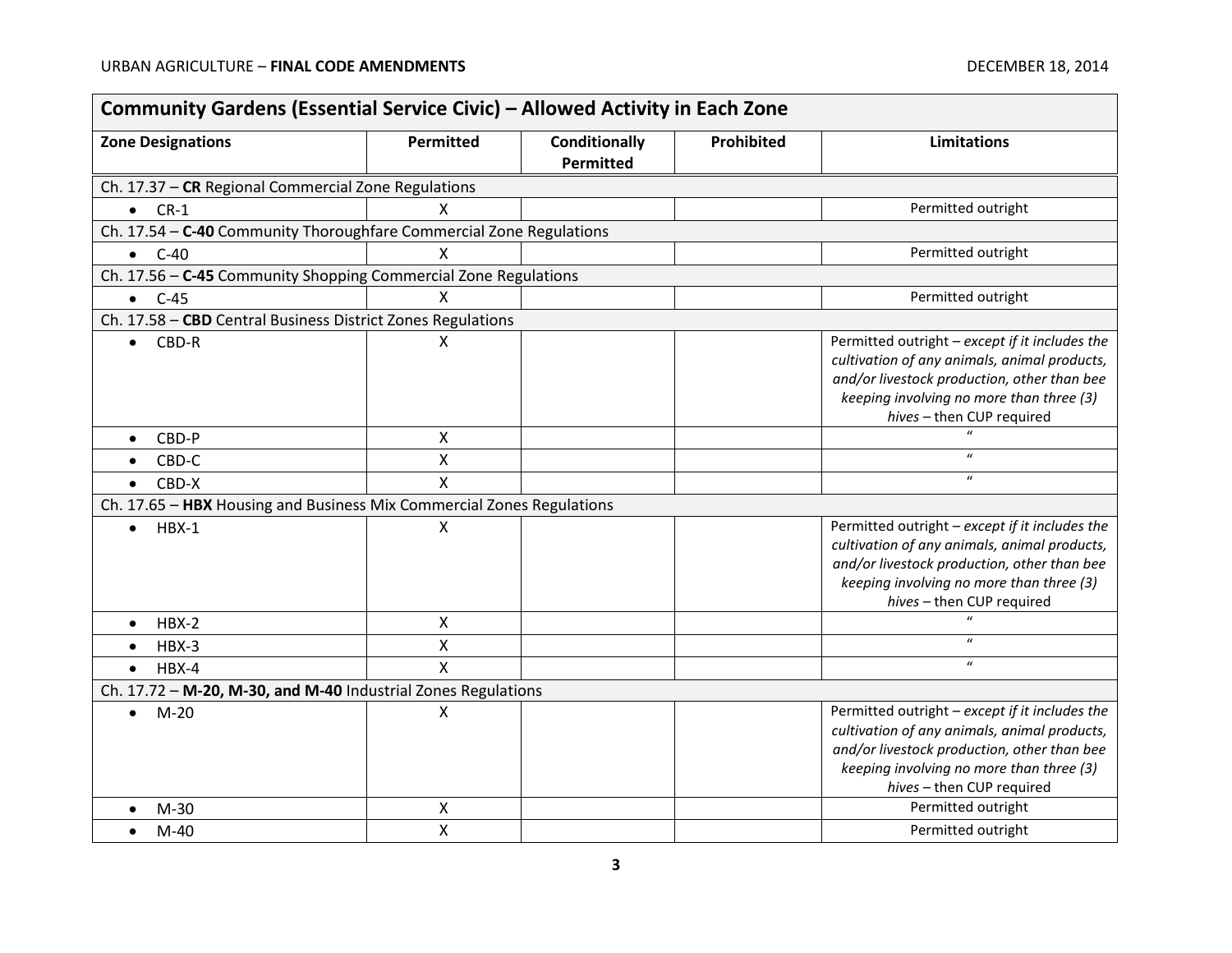| <b>Zone Designations</b>                                 | Permitted          | <b>Conditionally</b> | Prohibited | <b>Limitations</b>                             |
|----------------------------------------------------------|--------------------|----------------------|------------|------------------------------------------------|
|                                                          |                    | Permitted            |            |                                                |
| Ch. 17.73 - CIX, IG, and IO Industrial Zones Regulations |                    |                      |            |                                                |
| $CIX-1A$<br>$\bullet$                                    | X                  |                      |            | Permitted outright - except when combined      |
|                                                          |                    |                      |            | with T Overlay - then CUP required             |
| $CIX-1B$<br>$\bullet$                                    | X                  |                      |            |                                                |
| $CIX-1C$<br>$\bullet$                                    | $\pmb{\mathsf{X}}$ |                      |            | $\boldsymbol{u}$                               |
| $CIX-1D$<br>$\bullet$                                    | $\pmb{\mathsf{X}}$ |                      |            | $\mathbf{u}$                                   |
| $CIX-1$<br>$\bullet$                                     | X                  |                      |            | Permitted outright                             |
| $CIX-2$<br>$\bullet$                                     | X                  |                      |            | Permitted outright                             |
| IG<br>$\bullet$                                          |                    | Χ                    |            | Allowed with CUP only                          |
| IO<br>$\bullet$                                          |                    | X                    |            | Allowed with CUP only                          |
| Ch. 17.74 - S-1 Medical Center Zone Regulations          |                    |                      |            |                                                |
| $S-1$<br>$\bullet$                                       | X                  |                      |            | Permitted outright - except if it includes the |
|                                                          |                    |                      |            | cultivation of any animals, animal products,   |
|                                                          |                    |                      |            | and/or livestock production, other than bee    |
|                                                          |                    |                      |            | keeping involving no more than three (3)       |
|                                                          |                    |                      |            | hives - then CUP required                      |
| Ch. 17.76 - S-2 Civic Center Zone Regulations            |                    |                      |            |                                                |
| $\bullet$ S-2                                            | X                  |                      |            | Permitted outright - except if it includes the |
|                                                          |                    |                      |            | cultivation of any animals, animal products,   |
|                                                          |                    |                      |            | and/or livestock production, other than bee    |
|                                                          |                    |                      |            | keeping involving no more than three (3)       |
|                                                          |                    |                      |            | hives - then CUP required                      |
| Ch. 17.78 - S-3 Research Center Zone Regulations         |                    |                      |            |                                                |
| $S-3$<br>$\bullet$                                       | X                  |                      |            | Permitted outright - except if it includes the |
|                                                          |                    |                      |            | cultivation of any animals, animal products,   |
|                                                          |                    |                      |            | and/or livestock production, other than bee    |
|                                                          |                    |                      |            | keeping involving no more than three (3)       |
|                                                          |                    |                      |            | hives - then CUP required                      |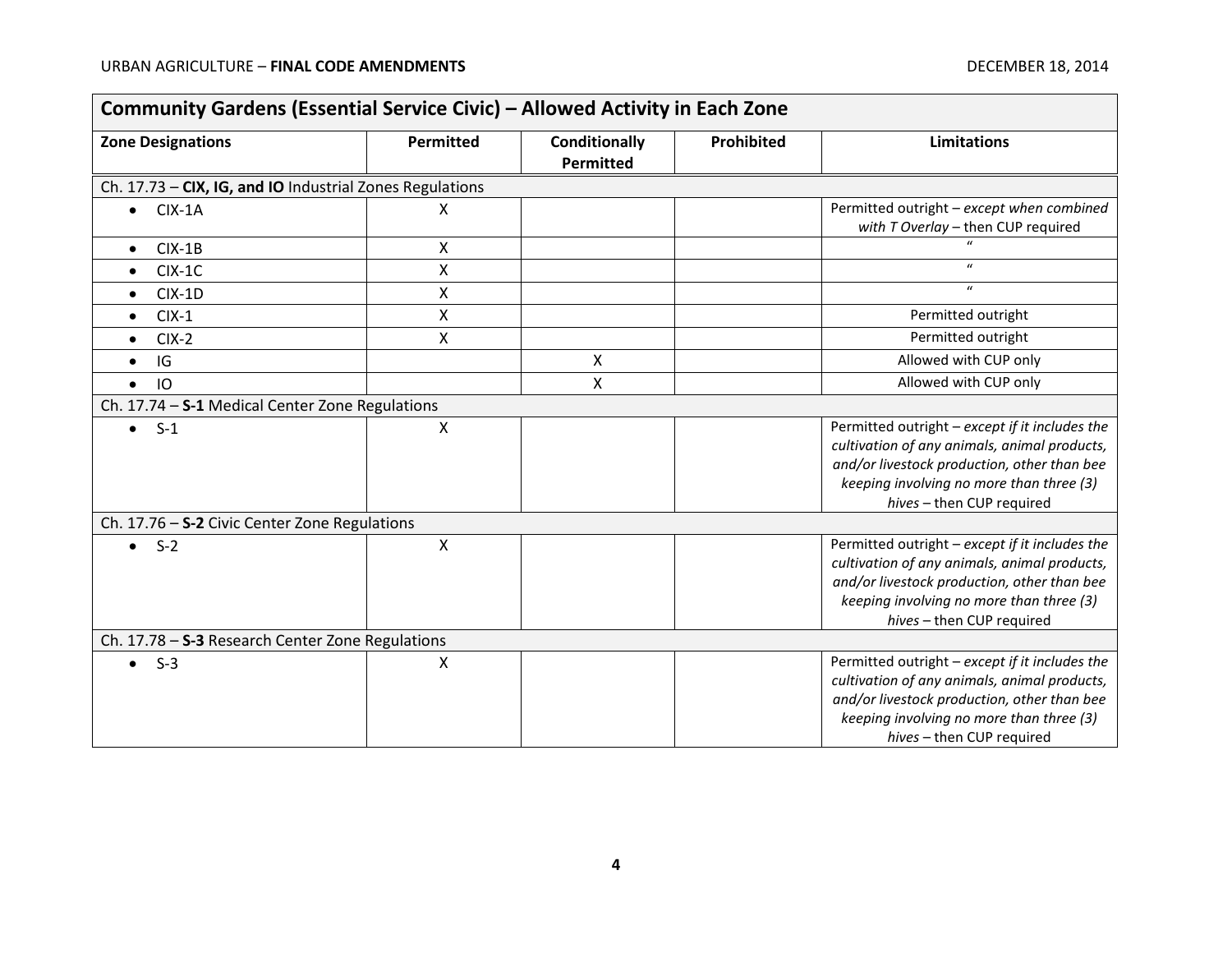| Community Gardens (Essential Service Civic) - Allowed Activity in Each Zone           |                  |                                   |            |                                                                                                                                                                                                                        |
|---------------------------------------------------------------------------------------|------------------|-----------------------------------|------------|------------------------------------------------------------------------------------------------------------------------------------------------------------------------------------------------------------------------|
| <b>Zone Designations</b>                                                              | <b>Permitted</b> | <b>Conditionally</b><br>Permitted | Prohibited | <b>Limitations</b>                                                                                                                                                                                                     |
| Ch. 17.97 - S-15 Transit Oriented Development Zones Regulations                       |                  |                                   |            |                                                                                                                                                                                                                        |
| $S-15$<br>$\bullet$                                                                   | X                |                                   |            | Permitted outright - except if it includes the<br>cultivation of any animals, animal products,<br>and/or livestock production, other than bee<br>keeping involving no more than three (3)<br>hives - then CUP required |
| $S-15W$<br>$\bullet$                                                                  | X                |                                   |            |                                                                                                                                                                                                                        |
| Ch. 17.101A - D-WS Wood Street District Zone Regulations                              |                  |                                   |            |                                                                                                                                                                                                                        |
| $\bullet$ D-WS                                                                        |                  | X                                 |            | Allowed with CUP only                                                                                                                                                                                                  |
| Ch. 17.101B - D-OTN Oak to Ninth District Zone Regulations                            |                  |                                   |            |                                                                                                                                                                                                                        |
| D-OTN<br>$\bullet$                                                                    |                  | Χ                                 |            | Allowed with CUP only                                                                                                                                                                                                  |
| Ch. 17.101C - D-BV Broadway Valdez District Commercial Zones Regulations              |                  |                                   |            |                                                                                                                                                                                                                        |
| $D-BV-1$<br>$\bullet$                                                                 |                  | X                                 |            | Allowed with CUP only                                                                                                                                                                                                  |
| $D-BV-2$<br>$\bullet$                                                                 |                  | X                                 |            | $\mathbf{u}$                                                                                                                                                                                                           |
| $D-BV-3$<br>$\bullet$                                                                 |                  | X                                 |            | $\boldsymbol{u}$                                                                                                                                                                                                       |
| $D-BV-4$                                                                              | X                |                                   |            | Permitted outright - except if it includes the<br>cultivation of any animals, animal products,<br>and/or livestock production, other than bee<br>keeping involving no more than three (3)<br>hives - then CUP required |
| Ch. 17.101D - D-KP Kaiser Permanent Oakland Medical Center District Zones Regulations |                  |                                   |            |                                                                                                                                                                                                                        |
| $D-KP-1$<br>$\bullet$                                                                 | X                |                                   |            | Permitted outright - except if it includes the<br>cultivation of any animals, animal products,<br>and/or livestock production, other than bee<br>keeping involving no more than three (3)<br>hives - then CUP required |
| $D-KP-2$                                                                              | X                |                                   |            |                                                                                                                                                                                                                        |
| $D-KP-3$                                                                              | Χ                |                                   |            | $\boldsymbol{u}$                                                                                                                                                                                                       |